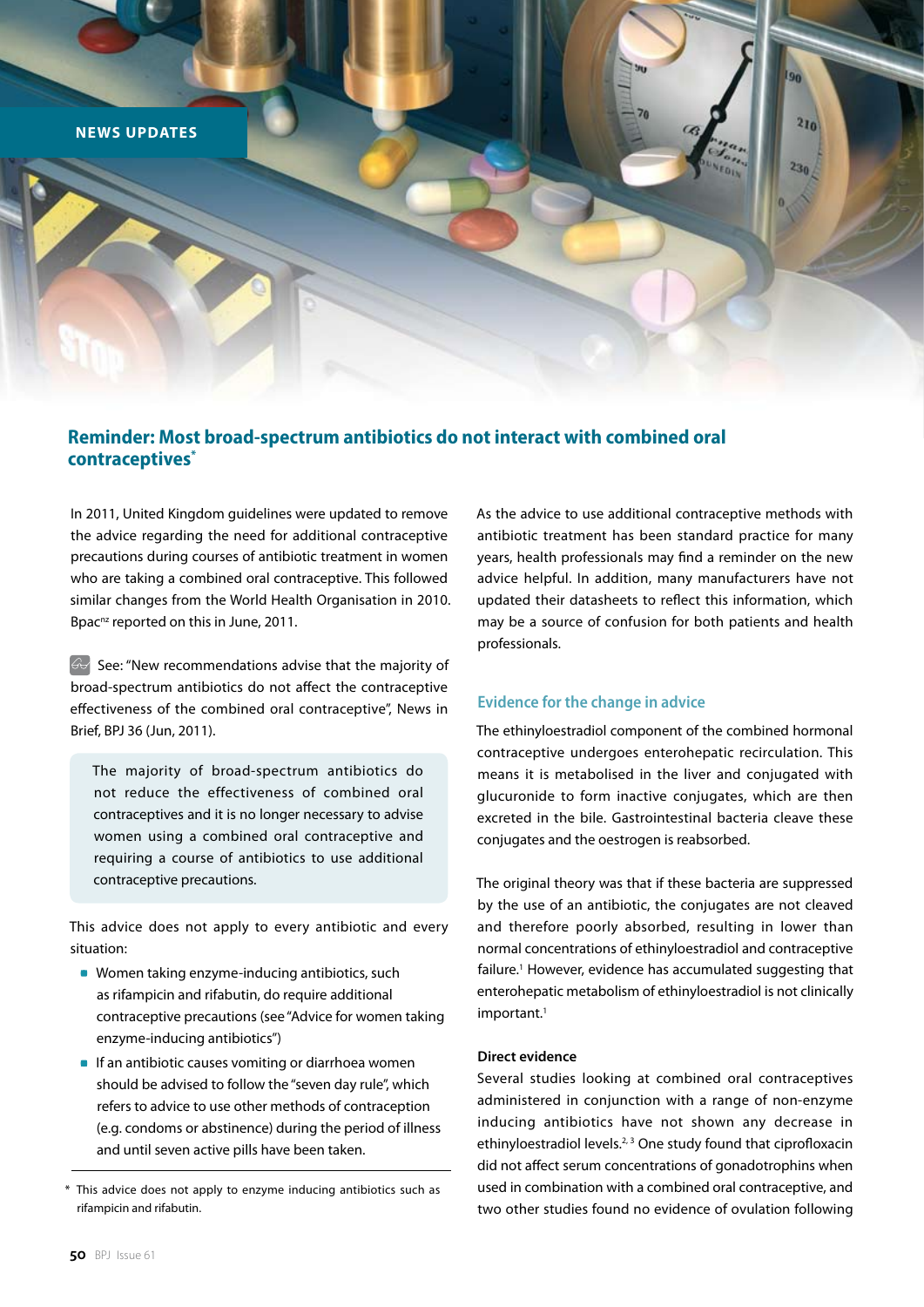the combination of hormonal contraception and ciprofloxacin or ofloxacin (not available in New Zealand).<sup>4,5</sup>

## **Indirect evidence**

Other studies indirectly support the lack of a causal relationship between antibiotic use and contraceptive failure, e.g.:

- Serum contraceptive steroid levels and combined oral contraceptive efficacy do not appear to be affected in women with an ileostomy following lower bowel surgery, in whom enterohepatic circulation of ethinyloestradiol does not occur.<sup>6</sup>
- Most of the reports of contraceptive failure with antibiotic use comes from a time when ethinyloestradiol doses were higher (e.g. 50 micrograms). Currently ethinyloestradiol doses as low as 20 micrograms are considered to be an effective contraceptive so it seems unlikely that the small reduction in ethinyloestradiol levels following antibiotic use when using 30 to 50 microgram preparations would have resulted in contraceptive failure.<sup>1</sup>
- Reports of pregnancies have occurred in women taking erythromycin and fluconazole which actually increase levels of ethinyloestradiol.<sup>1</sup>

Alternative reasons for the anecdotal reports of contraceptive failure following antibiotic use could be:

- **Contraceptive failure due to vomiting or diarrhoea** induced by the antibiotic, or failure to take the contraceptive properly during a period of illness
- The total number of contraceptive failures is small when compared to the numbers of women worldwide using combined hormonal contraception. Given that there is an expected failure rate for oral contraceptives, the pregnancies that do occur when women are taking antibiotics are likely to be simply coincidental.<sup>1</sup>

While a cautious approach is often recommended in medicine, in this case, it is possible that these sorts of precautions may actually confuse patients, complicate pill taking and could have the opposite effect of increasing the failure rate of hormonal contraceptives.<sup>7</sup>

# **Advice for women taking enzymeinducing antibiotics**

The effectiveness of combined oral contraceptives (and other hormonal contraceptives) can be considerably reduced by the co-administration of medicines that induce hepatic enzymes, including the antibiotics rifampicin and rifabutin.

For short courses of rifampicin or rifabutin (two months or less), continue with a combined oral contraceptive containing ethinyloestradiol 30 micrograms or more daily and use a "tricycling" regimen, i.e. taking three packets of tablets without a break, followed by a shortened tablet-free interval of four days. Additional contraceptive precautions are required while taking rifampicin or rifabutin and for four weeks after stopping.

For a long-term course (over two months) of rifampicin or rifabutin, an alternative method of contraception (such as an IUD) is recommended and should also be continued for four weeks after stopping the enzyme-inducing medicine.

 $\overline{\mathcal{G}}$  For more detailed contraceptive advice for women using enzyme inducing drugs, see: **www.nzf.org.nz/ nzf\_4164.html** 

#### **References:**

- 1. Baxter K, Preston CL. Combined hormonal contraceptives + Antibacterials. In: Stockley's Drug Interactions. London: Pharmaceutical Press, 2014.
- 2. Neely JL, Abate M, Swinker M, et al. The effect of doxycycline on serum levels of ethinyl estradiol, norethindrone, and endogenous progesterone. Obstet Gynecol 1991;77:416–20.
- 3. Murphy AA, Zacur HA, Charache P, et al. The effect of tetracycline on levels of oral contraceptives. Am J Obstet Gynecol 1991;164:28–33.
- 4. Maggiolo F, Puricelli G, Dottorini M, et al. The effect of ciprofloxacin on oral contraceptive steroid treatments. Drugs Exp Clin Res 1991;17:451–4.
- 5. Csemiczky G, Alvendal C, Landgren BM. Risk for ovulation in women taking a low-dose oral contraceptive (Microgynon) when receiving antibacterial treatment with a fluoroquinolone (ofloxacin). Adv Contracept Off J Soc Adv Contracept 1996;12:101–9.

- 6. Grimmer SF, Back DJ, Orme ML, et al. The bioavailability of ethinyloestradiol and levonorgestrel in patients with an ileostomy. Contraception 1986;33:51–9.
- 7. Weaver K, Glasier A. Interaction between broad-spectrum antibiotics and the combined oral contraceptive pill. A literature review. Contraception 1999;59:71–8.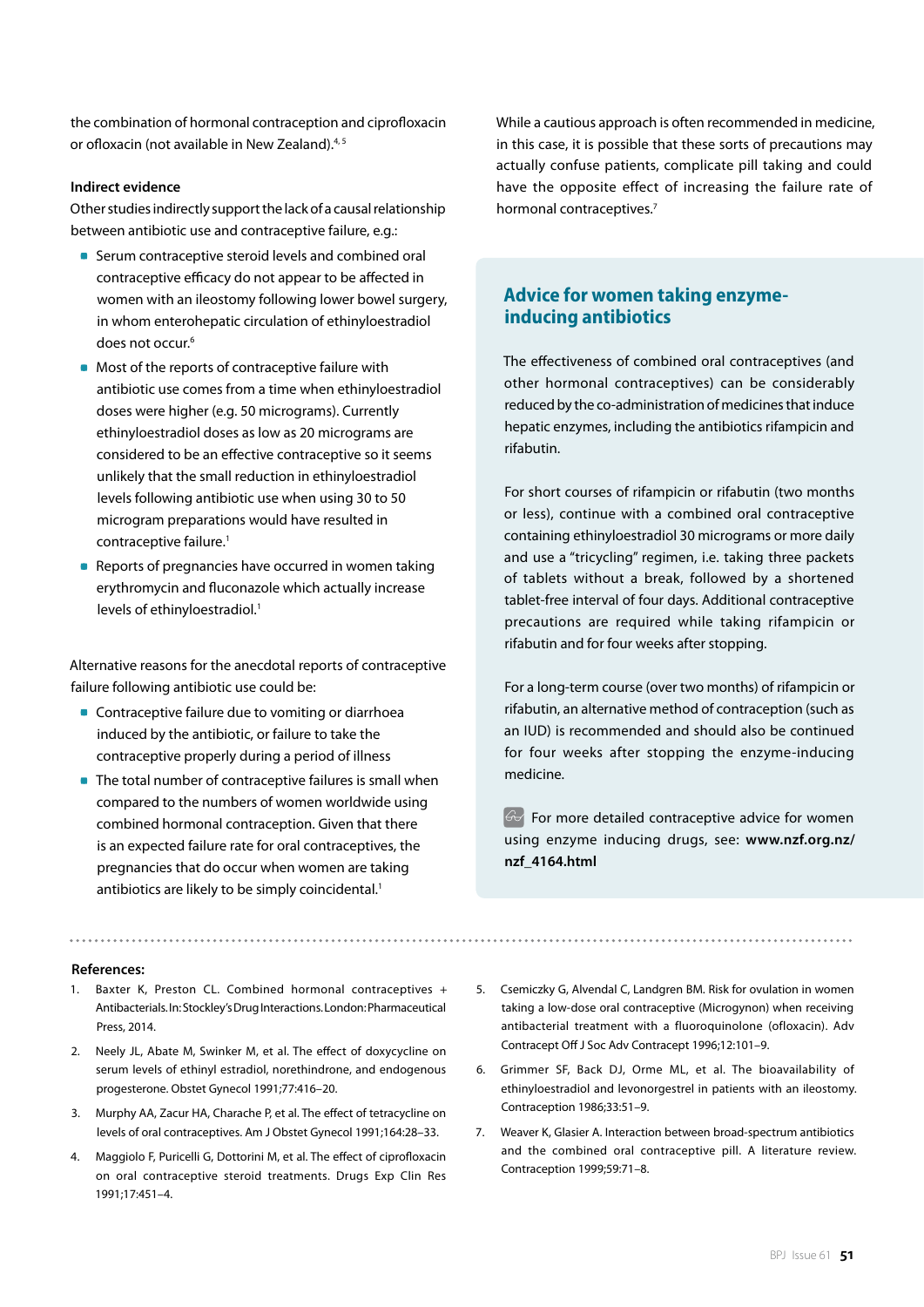# **Oseltamivir (Tamiflu) and Zanamivir (Relenza): Are they actually effective?**

Many governments and health authorities throughout the world have stockpiled the neuraminidase inhibitors, oseltamivir and zanamivir in preparation for an influenza pandemic. The decision to stockpile these medicines was based on the belief that they reduced the duration of influenza and prevented hospital admissions and complications, such as pneumonia. The available evidence in 2009, when the decision was made, included only manufacturer-sponsored trials and this evidence was incomplete at that time. New evidence suggests these medicines may not be as effective as previously thought.

## **New evidence is now available**

#### **Oseltamivir**

A recent systematic review , published in April, 2014, looked at the available evidence for the efficacy of oseltamivir for influenza illness, including previously unseen complete reports from the original research carried out by the manufacturers Roche and GlaxoSmithKline.<sup>1</sup> The review found that compared to placebo, oseltamivir led to a quicker alleviation of influenzalike symptoms, approximately half a day sooner in adults (from seven days to 6.3 days), but it was unclear if this was the case in children. There was no evidence of a reduction in hospital admissions or serious influenza complications, such as confirmed pneumonia, bronchitis, sinusitis or ear infection in either adults or children. There was also an increased incidence of adverse effects including nausea and vomiting (5% in children and 4% in adults). There was no evidence that oseltamivir prevented person-to-person transmission of influenza.<sup>1</sup>

#### **Zanamivir**

The findings for zanamivir were similar.<sup>2</sup> There was a reduction in the time to symptomatic improvement in adults (but not children) by approximately half a day, however, this effect could be attenuated by symptom relief medicines, i.e. symptoms were not better in the treatment arm when compared with symptoms in people in the placebo group taking relief medicines. There was no evidence that zanamavir reduced the risk of complications, particularly pneumonia, or the risk of hospital admission or death. Its use was not associated with a significant risk of harm, but there were occasional reports of bronchospasm.2

# **To sum up: Benefits of oseltamivir and zanamivir appear to be modest**

The benefits of both oseltamivir and zanamivir appear to be

modest at best, and these benefits must be balanced against the possibility of adverse effects occurring, such as nausea and vomiting.

## **Treatment for future pandemics?**

What this data does not tell us is how well these medicines are likely to perform in a pandemic. The data included in the systematic reviews was for the treatment of seasonal influenza with oseltamivir and zanamivir.<sup>1, 2</sup> More recent observational data collected in 2009 and 2010, during the "swine flu" pandemic suggests that neuraminidase inhibitors are effective for managing people admitted to hospital with severe influenza.<sup>3</sup> These researchers found that neuraminidase inhibitors reduced mortality and that early treatment was associated with a reduction in mortality risk compared with late treatment.<sup>3</sup>

However, others have questioned the robustness of this data, suggesting that the methodology may not have been adequate.<sup>4</sup> It is also suggested that, as influenza is a predictable seasonal threat which poses serious risk to people, particularly those with co-morbidities, adequately designed research is required to fully address whether these medicines are worth the billions of dollars spent on stockpiling them.<sup>4</sup>

Freemantle *et al*<sup>4</sup> concludes: "*Influenza is a predictable threat that occurs every year, and people with co-morbidities face potentially serious consequences as a result. Requiring or facilitating adequately designed research would be in the public interest, and public funding mechanisms have failed in their duty of care towards patients*."

#### **References:**

1. Jefferson T, Jones M, Doshi P, et al. Oseltamivir for influenza in adults and children: systematic review of clinical study reports and summary of regulatory comments. BMJ 2014;348:g2545.

- 2. Heneghan CJ, Onakpoya I, Thompson M, et al. Zanamivir for influenza in adults and children: systematic review of clinical study reports and summary of regulatory comments. BMJ 2014;348:g2547.
- 3. Muthuri SG, Venkatesan S, Myles PR, et al. Effectiveness of neuraminidase inhibitors in reducing mortality in patients admitted to hospital with influenza A H1N1pdm09 virus infection: a meta-analysis of individual participant data. Lancet Respir Med 2014;2:395–404.
- 4. Freemantle N, Shallcross LJ, Kyte D, et al. Oseltamivir: the real world data. BMJ 2014;348:g2371.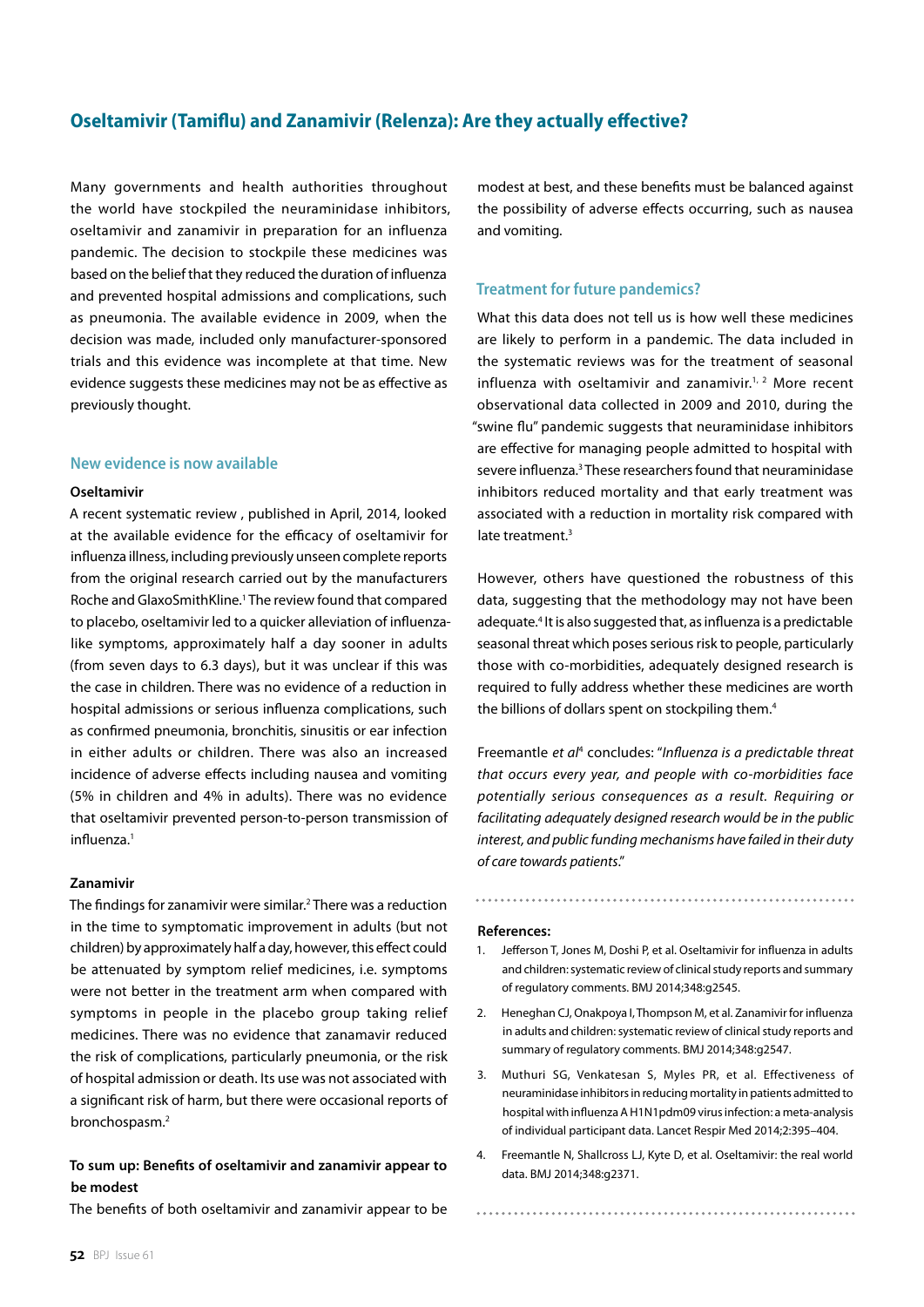# **Emergency contraception: potential problems in overweight women?**

Recent evidence suggests that the efficacy of levonorgestrel, a widely used emergency contraceptive pill, is significantly lower in women weighing greater than 70 kg. Medsafe, in conjunction with the Australian Therapeutic Goods Administration (TGA), are continuing to evaluate this efficacy concern and a review is expected soon.<sup>1</sup> There are no specific recommendations from Medsafe or the TGA for action at this time.

The most common form of emergency contraception in New Zealand is levonorgestrel, administered at a single 1.5 g dose. It is estimated that the emergency contraceptive pill (ECP) prevents 85% of pregnancies that may have occurred if taken within the first 48 hours after intercourse.<sup>2</sup> The efficacy drops significantly, to 58%, when used between 48 and 72 hours.<sup>2</sup> The ECP may be used up to 96 hours after unprotected intercourse, but efficacy is uncertain during this time period (between 72 and 96 hours).<sup>3</sup>

There is some evidence that the efficacy of the ECP may be reduced in women who are overweight. Manufacturers of a levonorgestrel-containing ECP available in Europe stated that: "In clinical trials, contraceptive efficacy was reduced in women weighing 75 kg or more, and levonorgestrel was not effective in women who weighed more than 80 kg".<sup>4</sup> This has prompted the European Medicines Agency to start a review of emergency contraceptives, levonorgestrel and ulipristal (not available in New Zealand) to assess whether increased bodyweight and body mass index (BMI) reduce the efficacy of these medicines.<sup>5</sup>

This finding is supported by earlier evidence that the efficacy of levonorgestrel is affected by BMI. Clinical trials found that the risk of pregnancy was doubled in overweight women (BMI  $25 - 29.9$  kg/m<sup>2</sup>) taking levonorgestrel compared with normal or underweight women.<sup>6</sup> Obese women (BMI ≥30 kg/m<sup>2</sup>) were four times more likely to become pregnant following use of levonorgestrel as emergency contraception compared with normal or underweight women. Using computer modelling predictive techniques based on clinical trial data, researchers found that pregnancy rates following use of levonorgestrel would be the same as for a woman with a BMI of 26 kg/m<sup>2</sup> who used no emergency contraception, and the limit of efficacy for levonorgestrel ECP was reached at a body weight of 70 kg.<sup>6</sup>

However, researchers noted that there were several limitations to their study, including that:<sup>6</sup>

■ The data came from clinical trials that were not designed to explore the effect of body weight or BMI on the

efficacy of levonorgestrel ECPs

- The number of women in the studies with a BMI greater than 35 kg/m<sup>2</sup> was small,
- **The number of pregnancies in women in this weight** range was extremely small

# **Current advice still stands**

Until further evidence is available, and pending review by Medsafe and the TGA, the overall benefit-risk balance of levonorgestrel remains positive and there is no change in advice for women who have had unprotected intercourse. All women, regardless of weight, should be advised to use emergency contraception as soon as possible following unprotected intercourse.<sup>1</sup> This includes using the ECP in women who are overweight or obese, as this is often the most practical method of emergency contraception; however, it is important to explain the possible increased risk of pregnancy. Insertion of an intrauterine device (IUD) within five days can be recommended to women who are particularly concerned, but access to a clinic offering this service may not be available in all areas within the necessary time period.

Another risk factor for emergency contraception failure is further episodes of unprotected intercourse following use of emergency contraception. One study found that women who had unprotected intercourse after using emergency contraception were more than four times as likely to become pregnant compared with those who did not report further unprotected intercourse after using emergency contraception.<sup>6</sup> Therefore, it is important to advise women about ongoing contraceptive needs and recommend barrier methods of contraception after using emergency contraception.

Women prescribed or supplied emergency contraception should be provided with the following additional advice:3

- That their next menstrual period may be early or late
- To seek medical attention promptly if any lower abdominal pain occurs; this may indicate an ectopic pregnancy
- To return in three to four weeks if their subsequent menstrual bleed is abnormally light, heavy or brief, or is absent, or if there is any doubt as to whether menstruation has occurred. In these cases, a pregnancy test should be performed at least three weeks after unprotected intercourse.